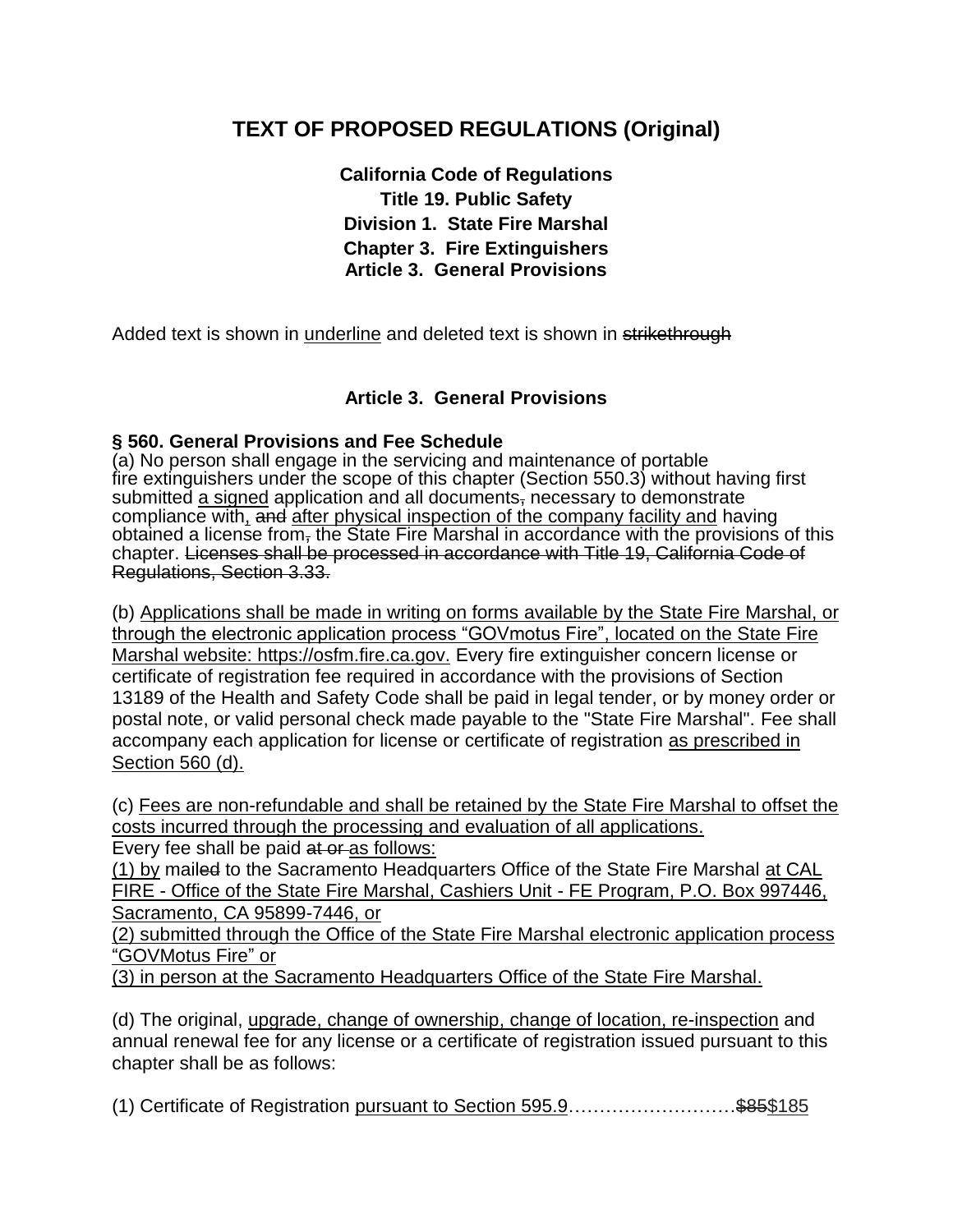| (2) A fire extinguisher Concern license for firms<br>engaged in the business of performing for a fee specific<br>acts of servicing portable fire extinguishers pursuant                                                                   | \$625 \$1,050 |
|-------------------------------------------------------------------------------------------------------------------------------------------------------------------------------------------------------------------------------------------|---------------|
| (3) A "L" (Limited) fire extinguisher servicing license for<br>public or private entities not engaged in the business, nor<br>performing for a fee, specific acts pursuant to Section<br>595.5(a)(7) of servicing their own portable fire | \$325-\$600   |
| (e) Application for renewal of a license or for a certificate<br>of registration, which has expired for one year shall be considered                                                                                                      | \$325         |
| $(f)(4)$ Application for change of location or any license<br>revision requiring a physical inspection by a State Fire Marshal<br>designee of a licensed concern pursuant to Section 595.7\$325-\$600                                     |               |
| (g)(5) Certificate of Registration renewal and recertification exam test fee<br>(T19 CCR pursuant to Section section 595.10(c)                                                                                                            | \$85 \$185    |
| $(h)(6)$ Inspection fee for second and each subsequent licensing                                                                                                                                                                          | \$200-\$300   |
| (i)(7) Replacement Certificate of Registration Card or License<br>pursuant to Section 595.4.                                                                                                                                              | \$25 \$92.50  |
| (8) Service fee for a returned or dishonored check pursuant to                                                                                                                                                                            | $.$ \$30      |

Note: Authority cited: Sections 13160 and 13189, Health and Safety Code; and Section 6157(b), Government Code. Reference: Sections 13160, 13164, 13165, 13176, 13177, 13178 and 13189, Health and Safety Code; and Section 6157(b), Government Code.

## **§ 560.01. Incorporated References.**

(a) The following forms, in the format developed by the State Fire Marshal, are hereby incorporated by reference, and available by the State Fire Marshal, or through the electronic application process "GOVmotus Fire", located on the State Fire Marshal website at: [https://osfm.fire.ca.gov.](https://osfm.fire.ca.gov/) Forms must be used when applying for a Portable Fire Extinguisher License or Certificate of Registration. Such forms shall be accompanied by the prescribed fees in Section 560(d).

- 1. Application for Concern License or Change (FE-1 dated 10-2020)
- 2. Application for Limited Concern License or Change (FE-2 dated 10-2020)
- 3. Application for Certificate of Registration or Change (FE-3 dated 10-2020)
- 4. Application for Replacement Certificate of Registration Card (FE-4 dated 10-2020)